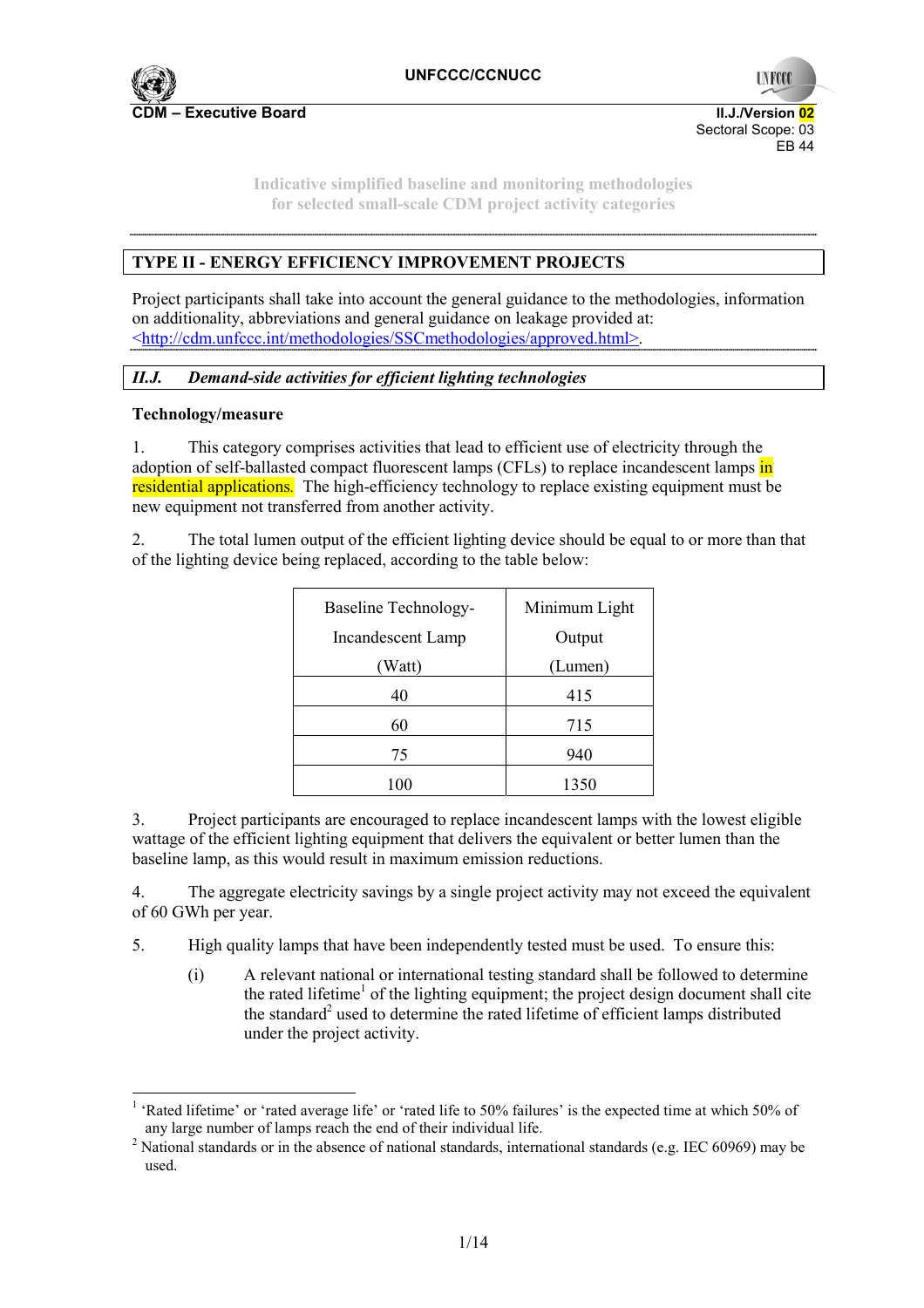

**UNFCCC** Sectoral Scope: 03 .<br>FR 44

**Indicative simplified baseline and monitoring methodologies for selected small-scale CDM project activity categories** 

*II.J. Demand-side activities for efficient lighting technologies (cont)* 

6. Efficient lighting technology under the project activity (e.g. uncovered compact fluorescent lamp with integrated electronic ballast) shall, in addition to the standard lamp specifications<sup>3</sup>, be marked for clear unique identification for the project. Such marking may for example include:

- Batch number providing information on period of manufacture:
- Standard to which the lamp type is certified;

7. The project design document shall explain the proposed method of distribution of efficient lighting equipment and how the incandescent bulbs will be returned, stored and monitored before destruction*.* Measures to replace the defective equipment shall be explained*.* It shall also be explained how the proposed measures eliminate any possibilities for double accounting of emission reductions.

8. The project activity must be designed to limit undesired secondary market effects (e.g., leakage) and free riders by ensuring that replaced lamps are exchanged and destroyed. Further project participants are required to undertake at least one of the following measures:

- (i) Direct installation of efficient lighting equipment<sup>4</sup>,
- $(i)$  Charging at least a minimal price<sup>5</sup> for efficient lighting equipment,
- (iii) Restricting the number of lamps per household distributed through the project activity.

9. For efficient lighting equipment not directly installed, project participants shall take measures to encourage efficient lamps being installed in locations where the (daily) utilization hours can be expected to be equal to or greater than 3.5 hours per day (e.g. educating the recipients of the efficient lighting equipment).<sup>6</sup>

## **Boundary**

10. The project boundary is the physical, geographical location of each measure (each piece of energy efficient lighting equipment) installed.

## **Crediting Period**

11. With this methodology, Certified Emission reductions can only be earned only for the rated lifetime (rated life to 50% failures) of efficient lighting equipment, not to exceed one crediting period of up to 10 years.

hours can be expected to be at least 3.5 hours per day

<sup>&</sup>lt;sup>3</sup> For example power rating, lumen output, correlated colour temperature, voltage, power factor, frequency. <sup>4</sup> To ensure efficient lamps are used in locations where the (daily) efficient lighting equipment utilization

 $5$  For example cost equivalent of an incandescent lamp being replaced

<sup>&</sup>lt;sup>6</sup> For example, encouraging placement of efficient lighting equipment in areas other than bathrooms or storage rooms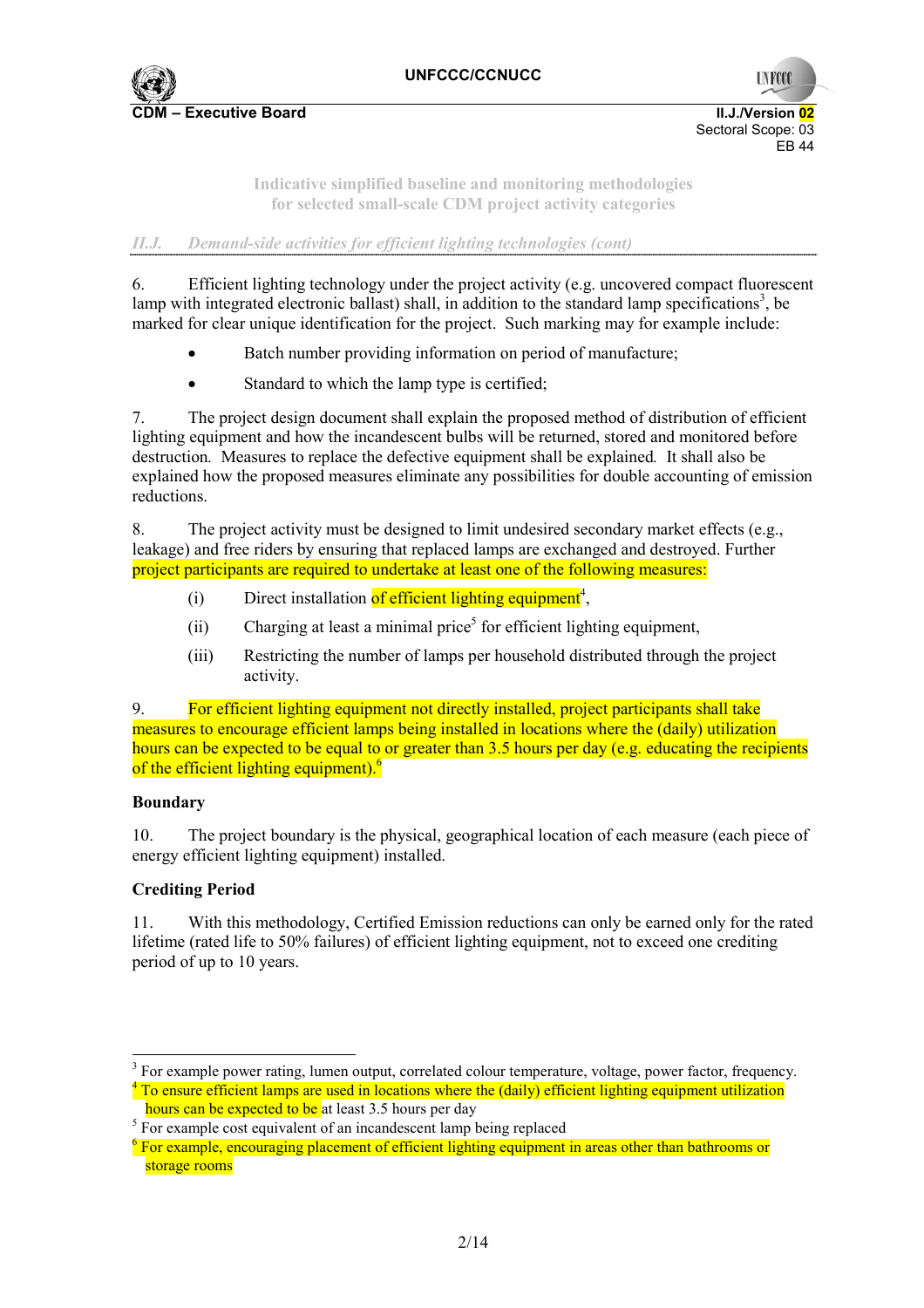

**UNFCC** Sectoral Scope: 03  $FRA4$ 

**Indicative simplified baseline and monitoring methodologies for selected small-scale CDM project activity categories** 

*II.J. Demand-side activities for efficient lighting technologies (cont)* 

### **Emission Reductions**

- 12. *Ex ante* calculations are done as per the following four steps:
	- (i) Determine the technology of the lamps (e.g. incandescent, CFLs, tubular), nameplate/rated power (Watts) and daily hours of operation<sup>7</sup> of the lamps in the baseline situation in the project area through a baseline survey;
	- (ii) Calculate the gross electricity savings from an individual lamp by comparing the nameplate/rated power rating of the new lighting equipment with that of the baseline lamp and multiplying by annual hours of operation;
	- (iii) Calculate the net electricity saving (NES) by correcting the gross electricity savings for leakage, free ridership and transmission  $\&$  distribution losses;

The electricity saved by the project activity in year *y* is calculated as follows:

$$
NES_y = \sum_{i=1}^{n} Q_{PJ,i} \times (1 - LFR_{i,y}) \times ES_i \times \frac{1}{(1 - TD_y)} \times BP \times NTG
$$
 (1)

Where:

$$
ES_i = (P_{i, BL} - P_{i, PJ}) \times O_i \times 365 / 1000
$$
\n(2)

Where:

j.

 $NES<sub>v</sub>$  Net electricity saved in year *y* (kWh)

- $Q_{\text{PLi}}$  Number (quantity) of pieces of equipment of type *i* distributed and commissioned under the project activity (units)
- *i* Counter for equipment type
- *n* Number of types of equipment
- *ES*i Estimated annual electricity savings for equipment of type *i*, for the relevant technology (kWh)
- *LFR<sub>iv</sub>* Lamp Failure Rate for equipment type *i* in year *y* (fraction)

<sup>&</sup>lt;sup>7</sup> Use lower of the following: a) 3.5 hours per 24 hrs period; b) Daily usage hours determined by the baseline survey. Baseline surveys should involve continuous measurement of usage hours of baseline lamps for a minimum of 90 days at representative sample households (used a random sample that determines an estimate within  $+/- 10\%$  of the actual value with a 90% confidence. The days selected for measurement of operating hours shall be representative of the annual variation of daylight hours in the region.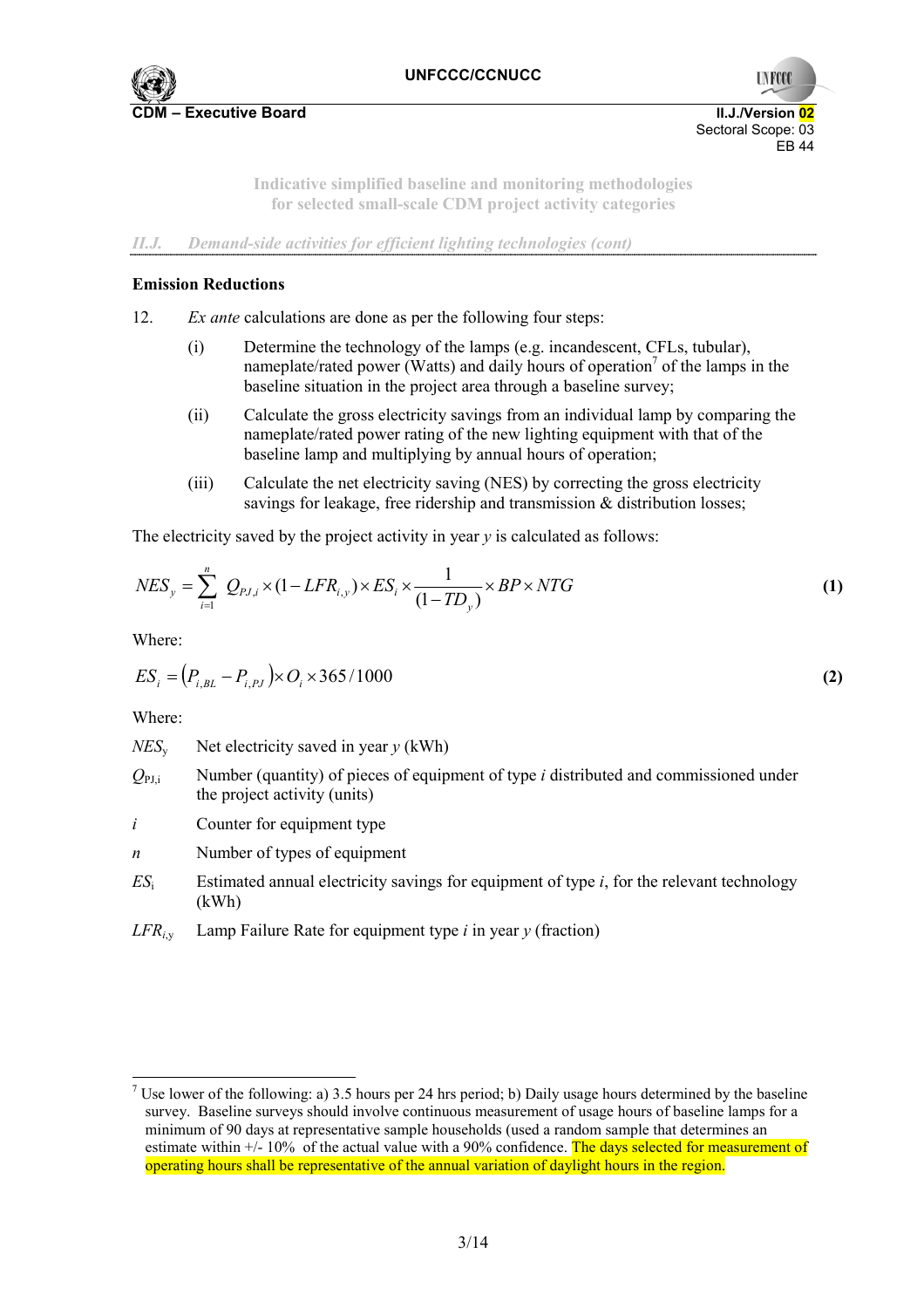

**UNFCCO** Sectoral Scope: 03 EB 44

**Indicative simplified baseline and monitoring methodologies for selected small-scale CDM project activity categories** 

*II.J. Demand-side activities for efficient lighting technologies (cont)* 

- *TD*y Average annual technical grid losses (transmission and distribution) during year *y* for the grid serving the locations where the devices are installed, expressed as a fraction. This value shall not include non-technical losses such as commercial losses (e.g., theft/pilferage). The average annual technical grid losses shall be determined using recent, accurate and reliable data available for the host country and cannot exceed 20% for rural areas and 15% for non-rural areas. This value can be determined from recent data published either by a national utility or an official governmental body. Reliability of the data used (e.g. appropriateness, accuracy/uncertainty, especially exclusion of non technical grid losses) shall be established and documented by the project participant. A default value of 10% shall be used for average annual technical grid losses, if no recent data are available or the data cannot be regarded accurate and reliable.
- *NTG* Net-to-gross adjustment factor, a default value of 0.95 to be used unless a more appropriate value based on a lighting use survey from the same region and not older than 2 years is available
- $P_{i, BL}$  Rated power of the baseline lighting devices of the group of "*i*" lighting devices (Watts)
- $P_{i,PI}$  Rated power of the project lighting devices of the group of "*i*" lighting devices (Watts)
- *Oi* Average daily operating hours of the lighting devices replaced by the group of "*i*" lighting devices, use lower of the following: a) 3.5 hours per 24 hrs period; b) Daily usage hours determined by the baseline survey. A different value for 'daily operating hours', corrected for seasonal variation of lighting hours if any, may be used only if it is based on continuous measurement of usage hours of baseline lamps for a minimum of 90 days at representative sample households (sampling determined by minimum 90% confidence interval and 10% maximum error margin)
- *BP* Baseline penetration factor<sup>9</sup> (BP = 1-(# of pieces of screw-in or lock-in efficient lighting equipment /total # of pieces of screw-in or lock-in lighting equipment), based on *ex ante* representative sample survey; BP is only applicable to 'Project Activity under Programme of Activities (CPA of PoA)' and in other cases set BP to '1.0'

The Lamp Failure Rate (LFRy) is the % of lamps that have failed during a year.The rated lifetime is used to calculate the *ex ante* Lamp Failure Rate as follows:

If 
$$
y * X_i < L_i
$$
, LFR<sub>i,y</sub> =  $y * X_i * (100 - R_i) / (100 \times L_i)$  (3)

If  $y * X_i > or = L_i, LFR_i, y = 1$ 

Where:

ł

 $LFR<sub>iv</sub>$  Lamp Failure Rate for equipment type *i* in year *y* (fraction)

<sup>&</sup>lt;sup>9</sup> This factor captures the penetration of the project technology in the baseline situation. This factor is only applicable for project activities under a program of activities i.e. CPA of a PoA.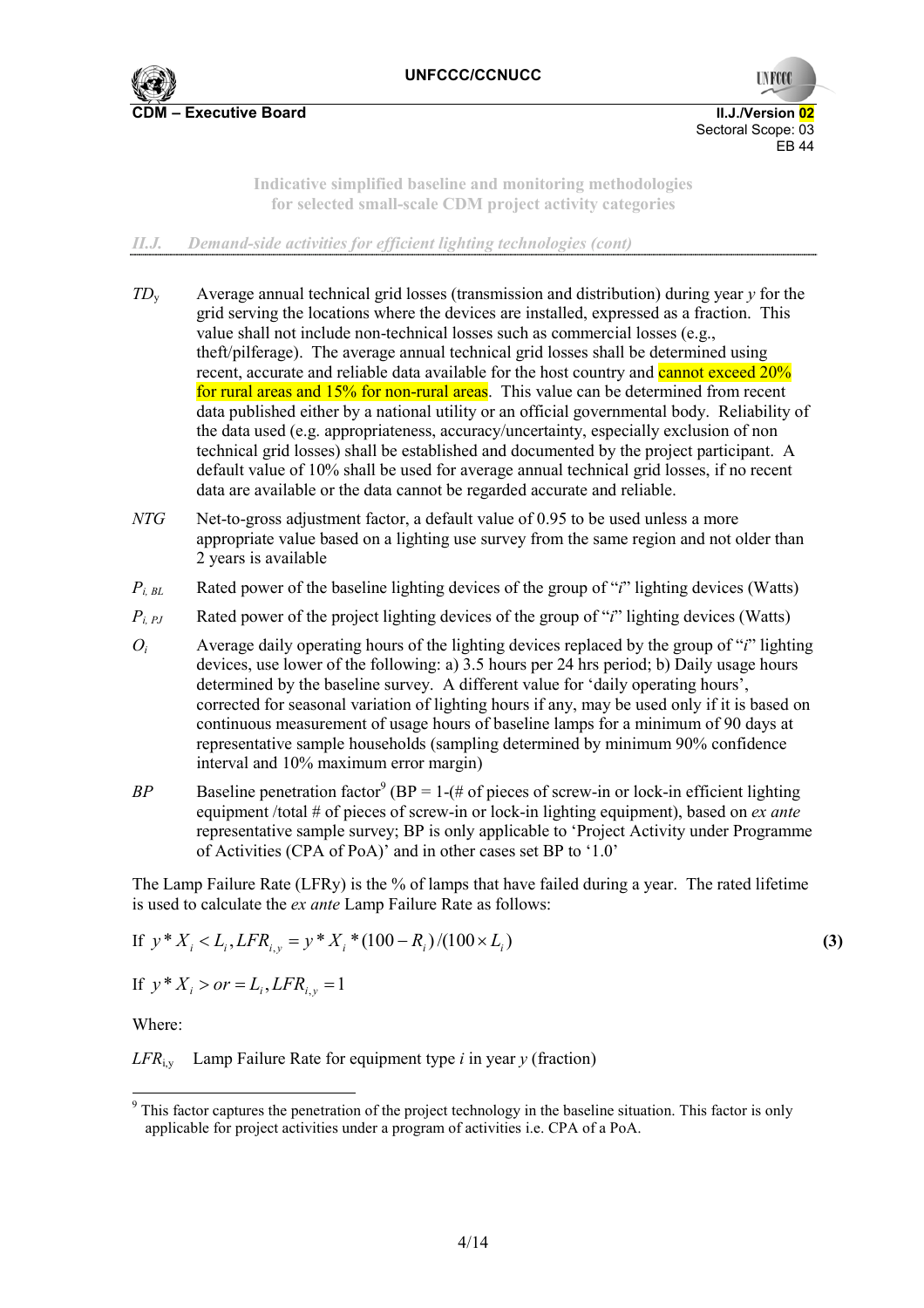

**UNFCCO** Sectoral Scope: 03  $FRA4$ 

**Indicative simplified baseline and monitoring methodologies for selected small-scale CDM project activity categories** 

*II.J. Demand-side activities for efficient lighting technologies (cont)* 

- *Li* Rated average life for equipment type *i* (hours)
- *Ri* % of lamps of type *i* operating at the rated lifetime ( use a value of 50)
- *X<sub>i</sub>* Number of operating hours per year for equipment type  $I$  (hours)
- *y* Counter for year
	- (iv) Emissions reduction is net electricity savings (*NES*) times an emission factor (*EF*) calculated in accordance with provisions under AMS I.D.

$$
ER_{y} = NES_{y} \times EF_{CO2, ELLC, y}
$$
\n<sup>(4)</sup>

Where:

ł

- $EF_{CO2EECy}$  Emission factor in year *y* calculated in accordance with the provisions in AMS I.D  $(tCO<sub>2</sub>/MWh)$
- *ER<sub>y</sub>* Emission reductions in year  $y$  (tCO<sub>2</sub>e)

13. The electricity savings from the efficient lighting equipment installed by the project activity shall be considered from the date of completion of installation of the equipment.

- 14. *Ex post* monitoring and adjustment of net electricity savings:
	- (i) First *ex post* monitoring survey, carried out within the first year after installation of all efficient lighting equipment will provide a value for the number of lamps placed in service and operating under the project activity*.* The results of this survey are used to determine the quantity of lamps  $(O_{PI})$  in the emission reduction calculation;
	- (ii) Subsequent *ex post* monitoring surveys are carried out at the following intervals to determine the quantity of lamps  $(Q_{PI})$  in operation for use in subsequent emission reduction calculations until such time as CERs are being requested, (choose either of the following two options):
		- 1. Once every 3 years;
		- 2. Once for every 30% of the elapsed rated lifetime of the lamp;<sup>10</sup>

15. On the basis of *ex post* monitoring surveys, the net electricity savings are adjusted considering the actual lamp failure data. If the failure rates are higher than the *ex ante* estimate, subsequent emission reduction claims will compensate for the overestimations (linear failure rates of lamps may be assumed).

<sup>&</sup>lt;sup>10</sup> For example assuming a rated lifetime of 8000 hours and annual hours of operation of 1095, since the first *ex post* monitoring survey is done in year 1, the subsequent surveys take place in years 4, 6 and 8 as appropriate in accordance with the rated lifetime.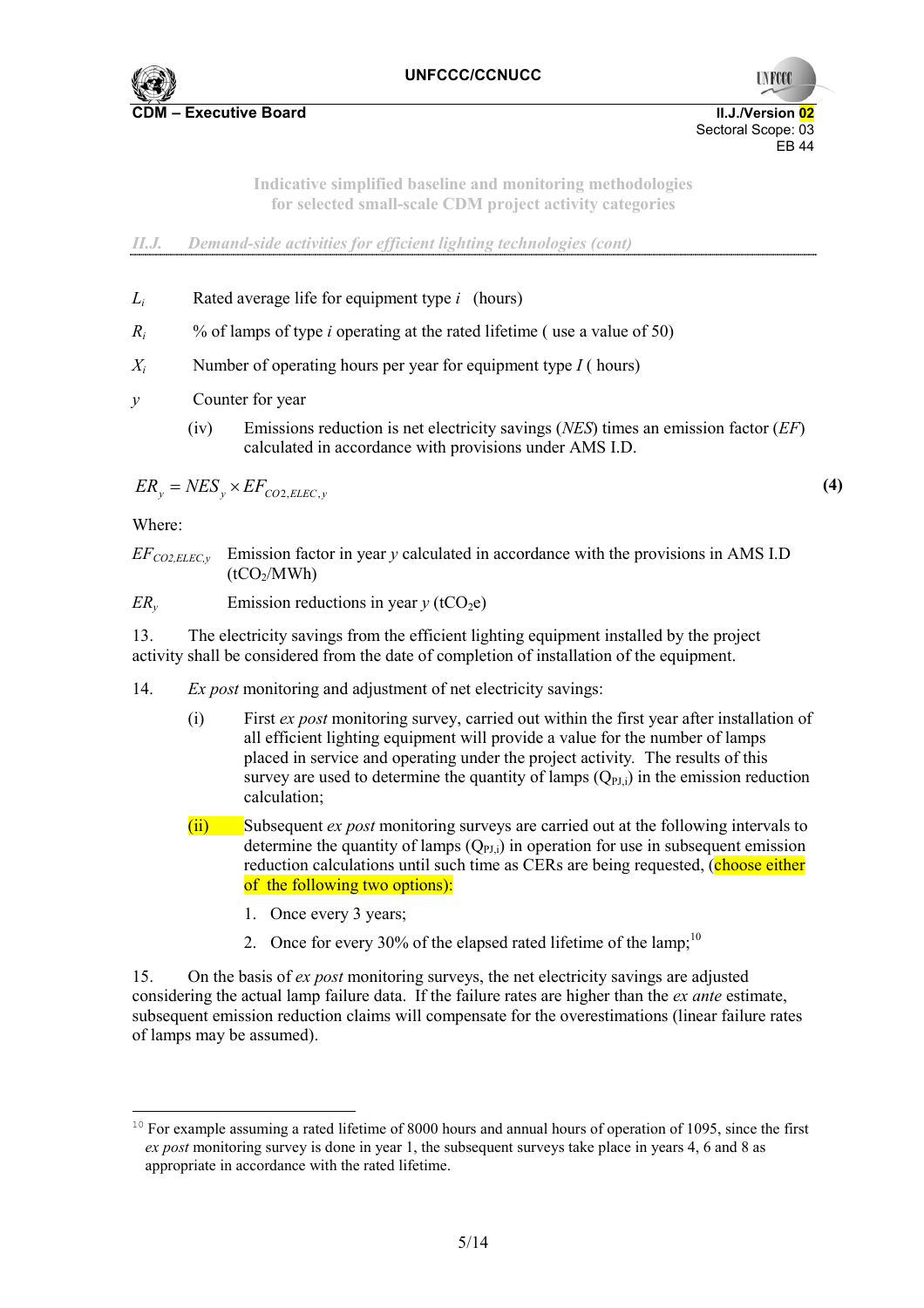

**UNFCCC** Sectoral Scope: 03  $FRA4$ 

**Indicative simplified baseline and monitoring methodologies for selected small-scale CDM project activity categories** 

*II.J. Demand-side activities for efficient lighting technologies (cont)* 

## **Monitoring**

16. Monitoring includes (i) an *ex ante* baseline survey, (ii) recording of lamp distribution data, and (iii) *ex post* monitoring surveys as defined in paragraph 13:

- (i) An *ex ante* baseline representative sample survey will be conducted to provide key information about existing equipment*.* The survey should be sufficient to determine daily average lighting usage, type of baseline technology and power rating of the equipment as specified in the Annex 1. Where applicable it should also collect data to determine the baseline penetration factor (BP);
- (ii) During project activity implementation, the following data are to be recorded:
	- Number of pieces of equipment distributed under the project activity, identified by the type of equipment and the date of supply;
	- The number and power of the replaced devices:
	- Data to unambiguously identify the recipient of the equipment distributed under the project activity.
- (iii) The emission reductions are calculated *ex ante* and adjusted *ex post* following the monitoring surveys, as described under paragraphs above.

## **Generic instructions for conducting the surveys**

- 17. The following survey principles shall be followed:
	- The sampling size is determined by minimum 90% confidence interval and the 10% maximum error margin; the size of the sample shall be no less than 100;
	- Sampling must be statistically robust and relevant i.e. the survey has a random distribution and is representative of target population (size, location);
	- The method to select respondents for interviews is random:
	- The survey is conducted by site visits;
	- Only persons over age 12 are interviewed;
	- The project document must contain the design details of the survey.

A generic questionnaire is included in Annex 1*.* This questionnaire should be used adapting it to local circumstances as necessary.

#### **Project Activity under Programme of Activities**

18. If the methodology is applied to a project activity (CPA) under a programme of activities (PoA):

An assessment of Baseline Penetration Factor (BP) shall be done for each of the CPA of PoA separately through *ex ante* baseline survey for use in emission reduction calculation as per Equation 1.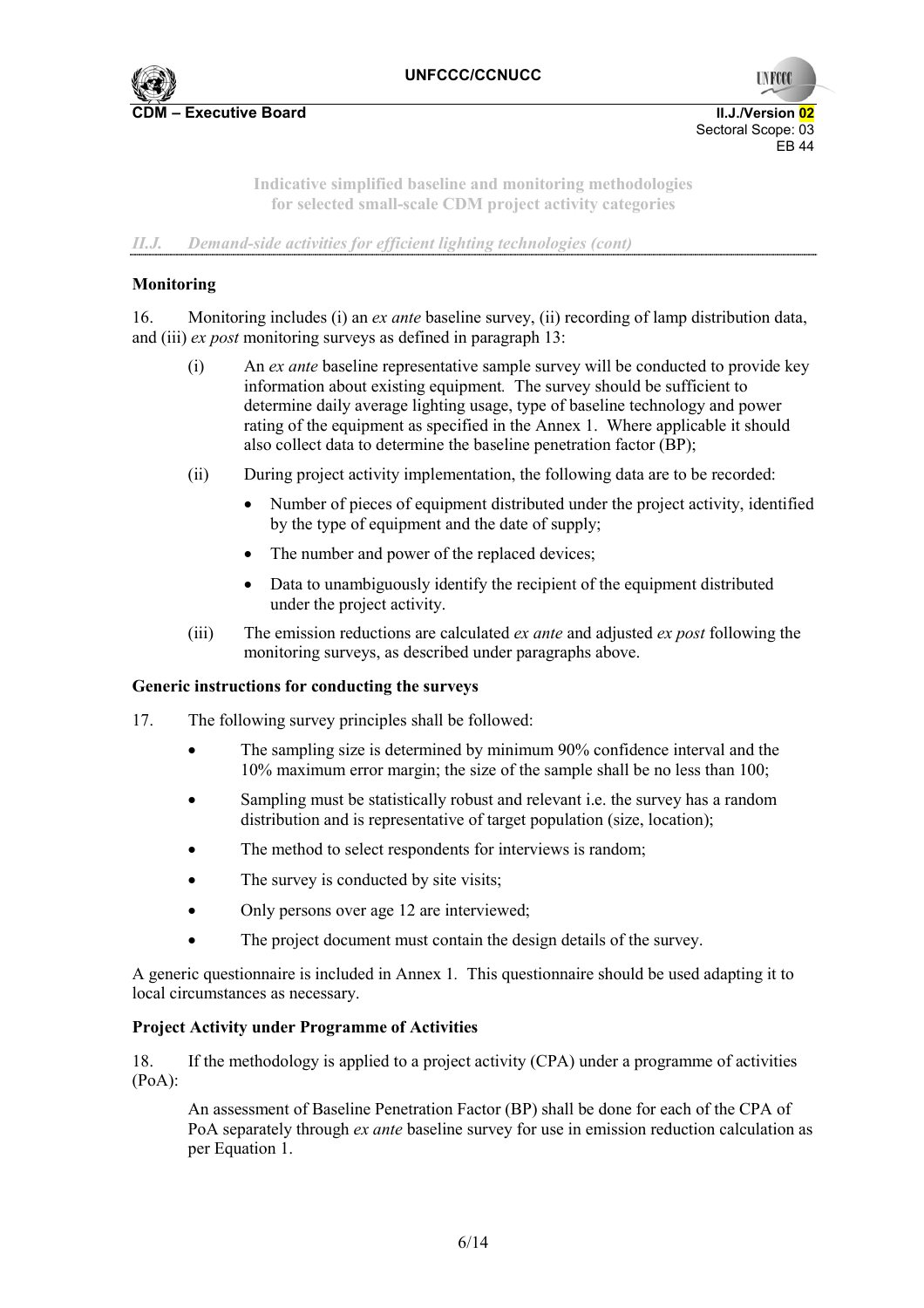

l

**UNFCO** Sectoral Scope: 03 .<br>FR 44

**Indicative simplified baseline and monitoring methodologies for selected small-scale CDM project activity categories** 

## *II.J. Demand-side activities for efficient lighting technologies (cont)*

- (a) Monitoring should include a verification that the number of project activity equipment distributed by the project and the number of scrapped equipment correspond with each other*.* The scrapping of replaced equipment should be documented and independently verified;
- (b) Leakage on account of cross effects (interactive effects, for example increased heating load due to introduction of efficient lighting technologies) shall be considered<sup>11</sup> unless it is demonstrated that any one of the following conditions are met:
	- (i) Heating Degree Days (HDDs) to base  $18^{\circ}$ C in the geographic location of the project is equal to or less than 1000 in a year;
	- (ii) The *ex ante* survey determines that space heating in the project location is not done for more than two months in a year;
	- (iii) There is less than 10% penetration of space heating equipment in the location of the project activity;
	- (iv) The number of CFLs distributed per household is four or less.

 $11$  Consideration of interactive effects may be proposed through the request for revision process.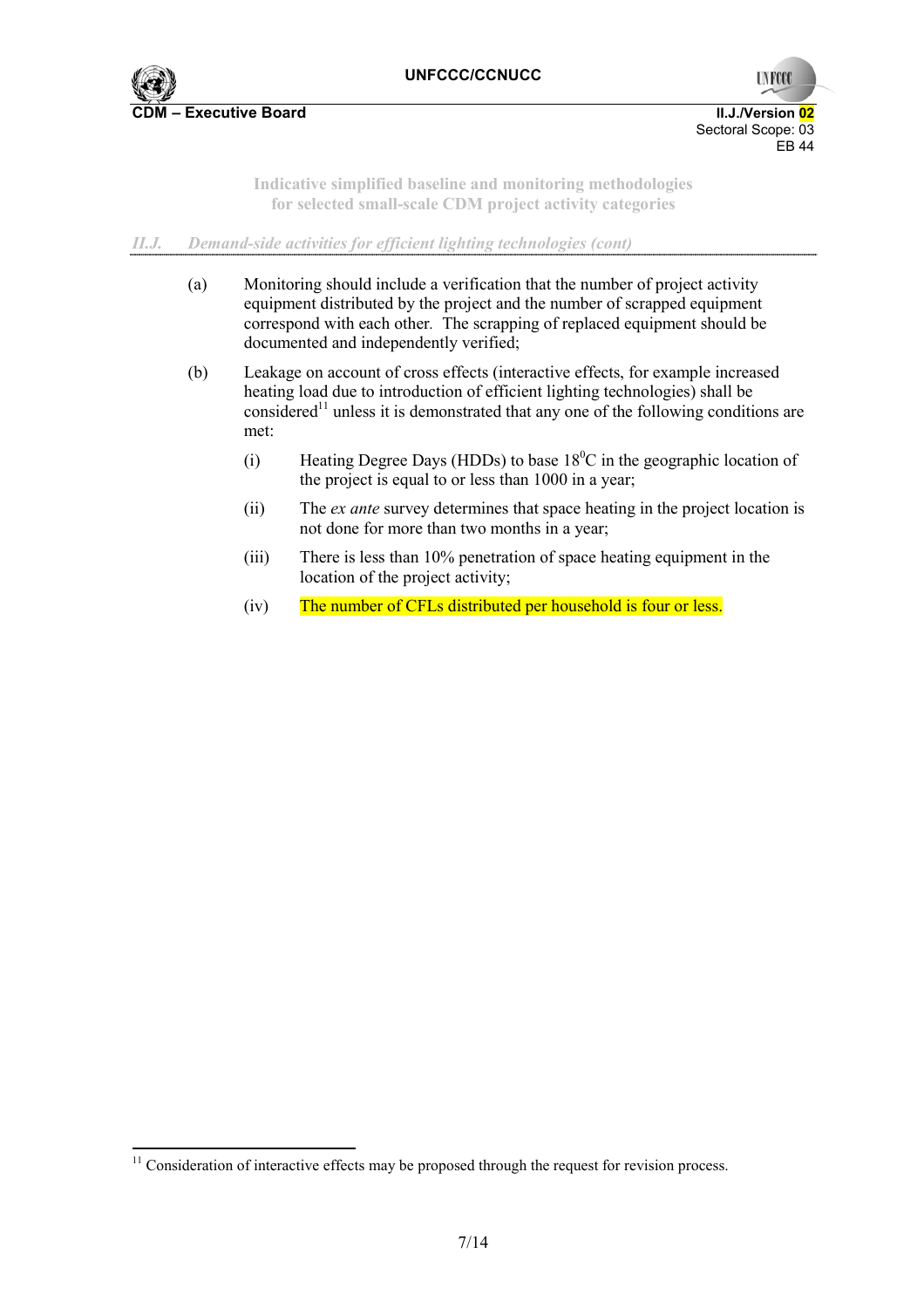



**Indicative simplified baseline and monitoring methodologies for selected small-scale CDM project activity categories** 

*II.J. Demand-side activities for efficient lighting technologies (cont)* 

# **ANNEX I**

# *Ex ante* **baseline survey and** *Ex post* **Monitoring Survey Templates**

## *Ex ante* **Baseline Survey Template**

## **General Information**

- Interviewer;
- Date of interview;
- Name and Address (or description of location of dwelling);
- Ownership status (owner / tenant / other).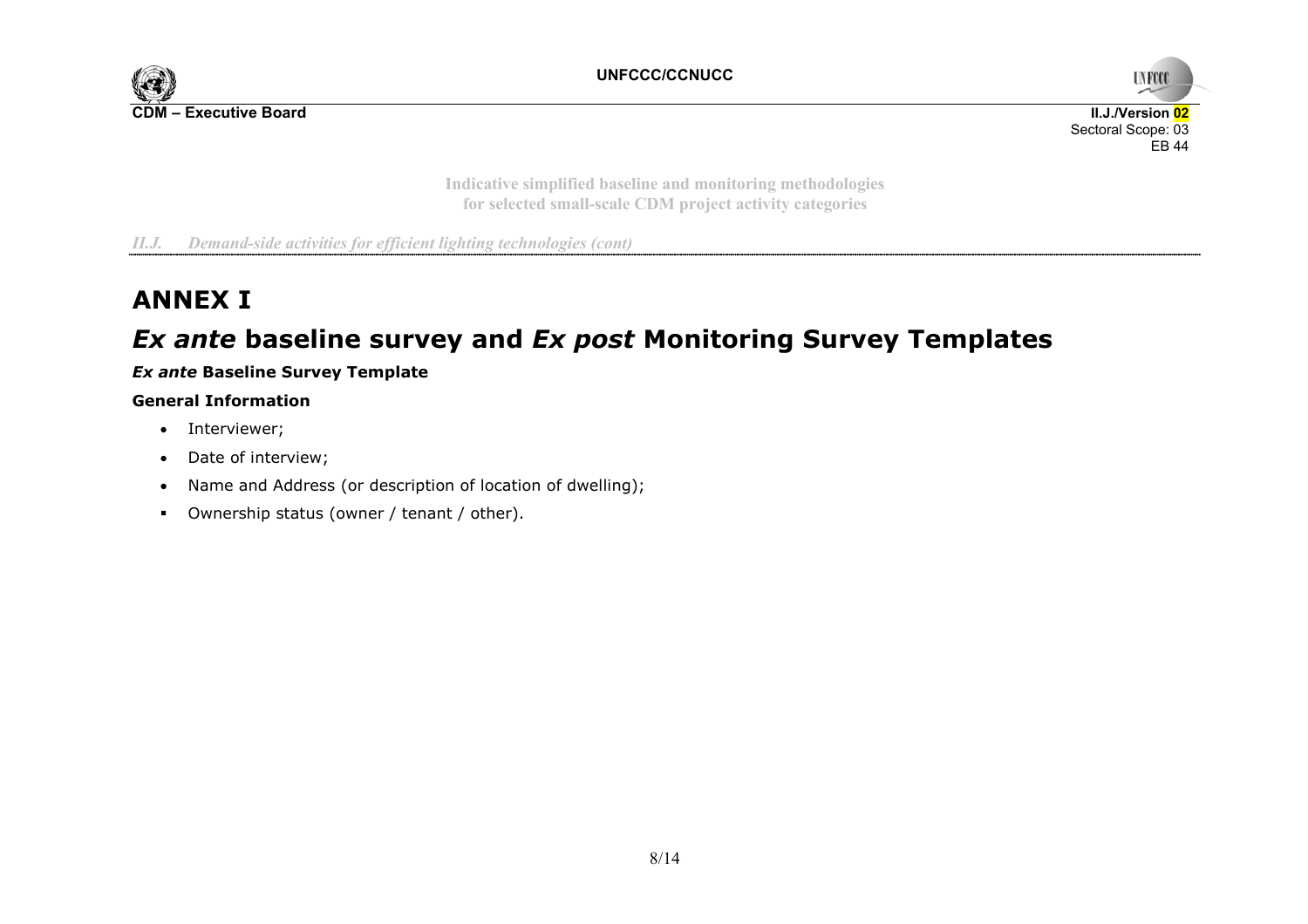



**Indicative simplified baseline and monitoring methodologies for selected small-scale CDM project activity categories** 

*II.J. Demand-side activities for efficient lighting technologies (cont)* 

## **Lamp Hours of Operation and Baseline Penetration**

| Lamp    | Location<br>(categories to be<br>adapted to suit<br>local needs) | Type of Lamp: e.g.<br>Incandescent (I)<br>Fluorescent Tube Light (FTL)<br>CFL Energy Saving (CFL)<br>Other $(O)$ – please describe | Type of<br>Fitting:<br>Screw(S)<br>Pin(P)<br>Other $(O)$ | Lamp Wattage | Average Use<br>(hours per day) | In Working<br>Condition?<br>y/n<br><sub>or</sub> |
|---------|------------------------------------------------------------------|------------------------------------------------------------------------------------------------------------------------------------|----------------------------------------------------------|--------------|--------------------------------|--------------------------------------------------|
| 1.1     | Bedrooms                                                         |                                                                                                                                    |                                                          |              |                                |                                                  |
| 1.2     |                                                                  |                                                                                                                                    |                                                          |              |                                |                                                  |
| 1.X     |                                                                  |                                                                                                                                    |                                                          |              |                                |                                                  |
| 2.1     | Kitchen                                                          |                                                                                                                                    |                                                          |              |                                |                                                  |
| $2.2\,$ |                                                                  |                                                                                                                                    |                                                          |              |                                |                                                  |
| 2.X     |                                                                  |                                                                                                                                    |                                                          |              |                                |                                                  |
| 3.1     | Family Room                                                      |                                                                                                                                    |                                                          |              |                                |                                                  |
| 3.2     |                                                                  |                                                                                                                                    |                                                          |              |                                |                                                  |
| 3.X     |                                                                  |                                                                                                                                    |                                                          |              |                                |                                                  |
| 4.1     | Dining Room                                                      |                                                                                                                                    |                                                          |              |                                |                                                  |
| 4.2     |                                                                  |                                                                                                                                    |                                                          |              |                                |                                                  |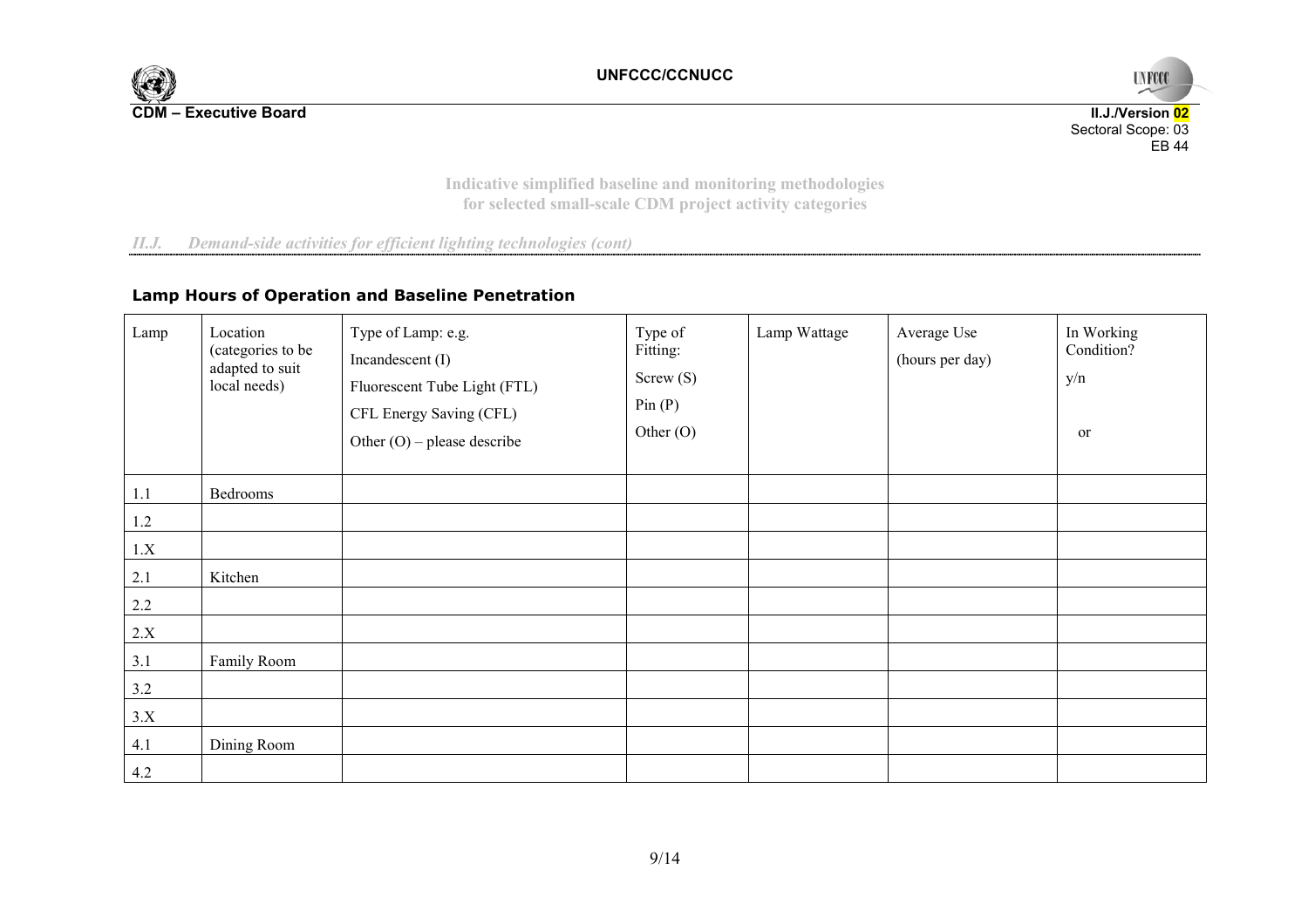

UNFCCC **II.J./Version 02**  Sectoral Scope: 03 EB 44

**Indicative simplified baseline and monitoring methodologies for selected small-scale CDM project activity categories** 

| II.J. | Demand-side activities for efficient lighting technologies (cont) |  |  |  |  |  |
|-------|-------------------------------------------------------------------|--|--|--|--|--|
|-------|-------------------------------------------------------------------|--|--|--|--|--|

| Lamp | Location<br>(categories to be<br>adapted to suit<br>local needs) | Type of Lamp: e.g.<br>Incandescent (I)<br>Fluorescent Tube Light (FTL)<br>CFL Energy Saving (CFL)<br>Other $(O)$ – please describe | Type of<br>Fitting:<br>Screw(S)<br>Pin(P)<br>Other $(O)$ | Lamp Wattage | Average Use<br>(hours per day) | In Working<br>Condition?<br>y/n<br><sub>or</sub> |
|------|------------------------------------------------------------------|------------------------------------------------------------------------------------------------------------------------------------|----------------------------------------------------------|--------------|--------------------------------|--------------------------------------------------|
| 4.X  |                                                                  |                                                                                                                                    |                                                          |              |                                |                                                  |
| 5.1  | Bathroom & Other                                                 |                                                                                                                                    |                                                          |              |                                |                                                  |
| 5.2  |                                                                  |                                                                                                                                    |                                                          |              |                                |                                                  |
| 5.X  |                                                                  |                                                                                                                                    |                                                          |              |                                |                                                  |

(Add rows as needed to capture all bulbs)

- Identify the most well used lamps in the household;
- Determine total number of light sockets in the household;
- Determine total number of incandescent lamps in service;
- **•** Determine total number of CFLs.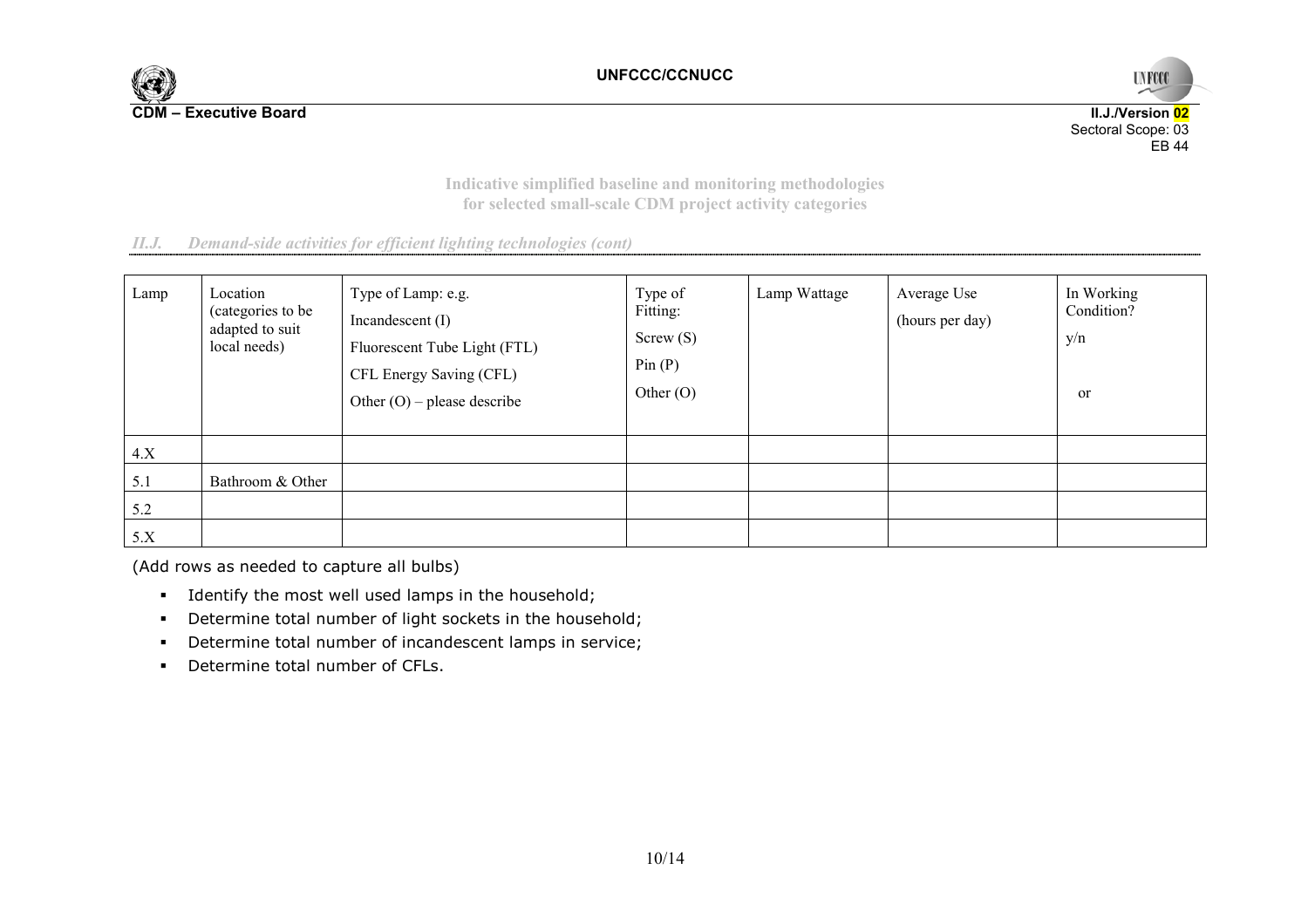



**Indicative simplified baseline and monitoring methodologies for selected small-scale CDM project activity categories** 

### *II.J. Demand-side activities for efficient lighting technologies (cont)*

#### **CFL Awareness and Lamp Purchase Habits**

- Have you heard about energy saving CFLs (compact fluorescent lamps)?
- $\blacksquare$  If yes:
	- <sup>o</sup>Where did you first hear about them?
	- $\circ$  Do you regularly purchase them?
	- <sup>o</sup>What are the main reasons that you do/don't regularly purchase CFLs?
- If no, would you be willing to buy an energy saving CFL that is more expensive than a conventional incandescent bulb?
- Regarding your last purchase of lamps:
	- <sup>o</sup>What type of lamp was it?
	- <sup>o</sup>Where did you purchase it?
	- o What was the cost?

#### **Other data**

Where applicable question/s on the space heating practice in the region may be added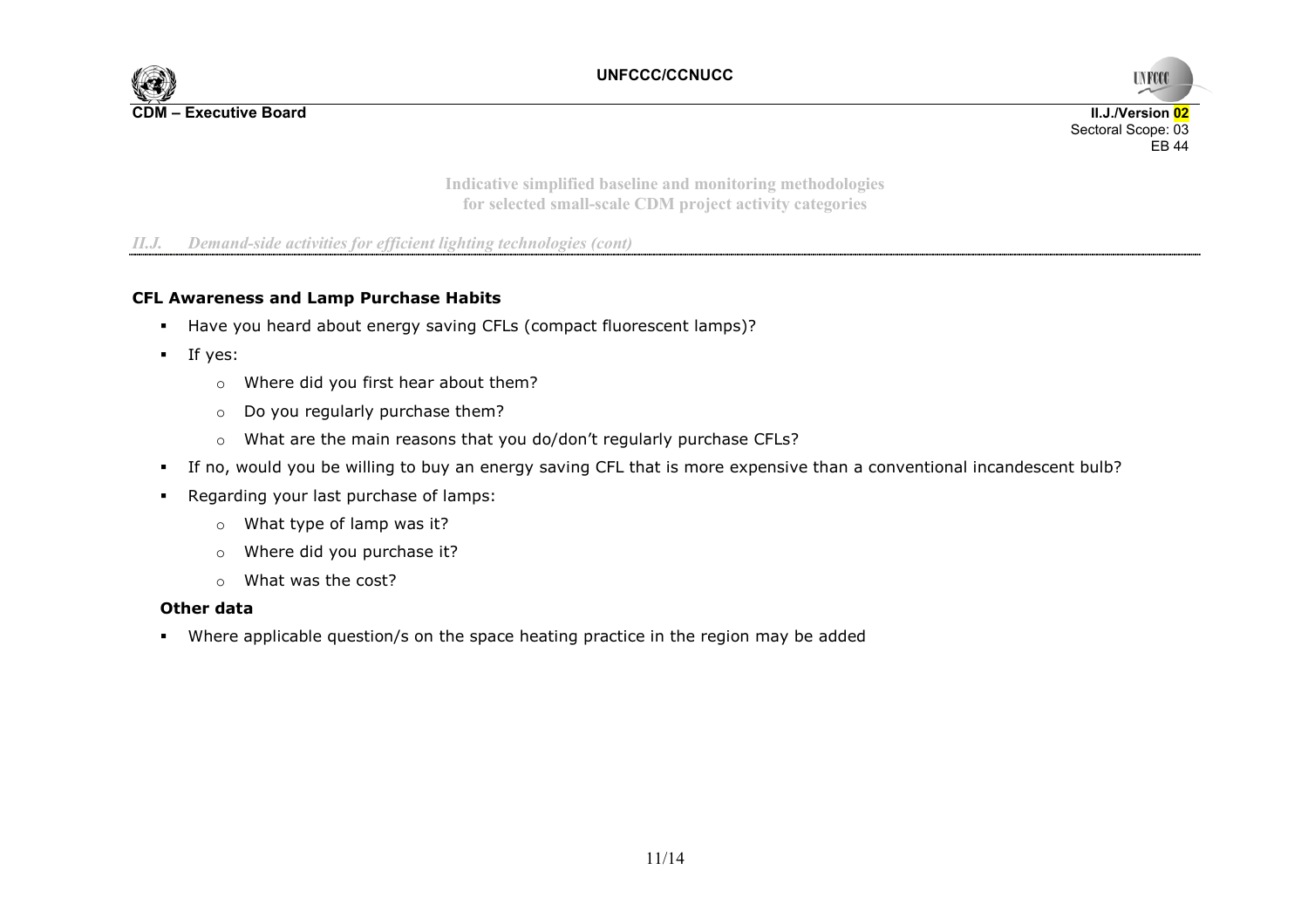



**Indicative simplified baseline and monitoring methodologies for selected small-scale CDM project activity categories** 

*II.J. Demand-side activities for efficient lighting technologies (cont)* 

#### *Ex post* **monitoring survey template**

#### General Information

- Interviewer;
- Date of interview;
- Name and Address (or description of location of dwelling);
- Ownership status (owner/tenant/other).

#### Proper Installation/Operation

- Check whether each CFL distributed under the project activity is installed (based on records on the type/number of efficient lamps distributed to each individual household);
- Record whether CFLs distributed under the project activity are operational;
- Determine whether defective CFLs were replaced by the end-user and, if so, with what type/wattage of lamp.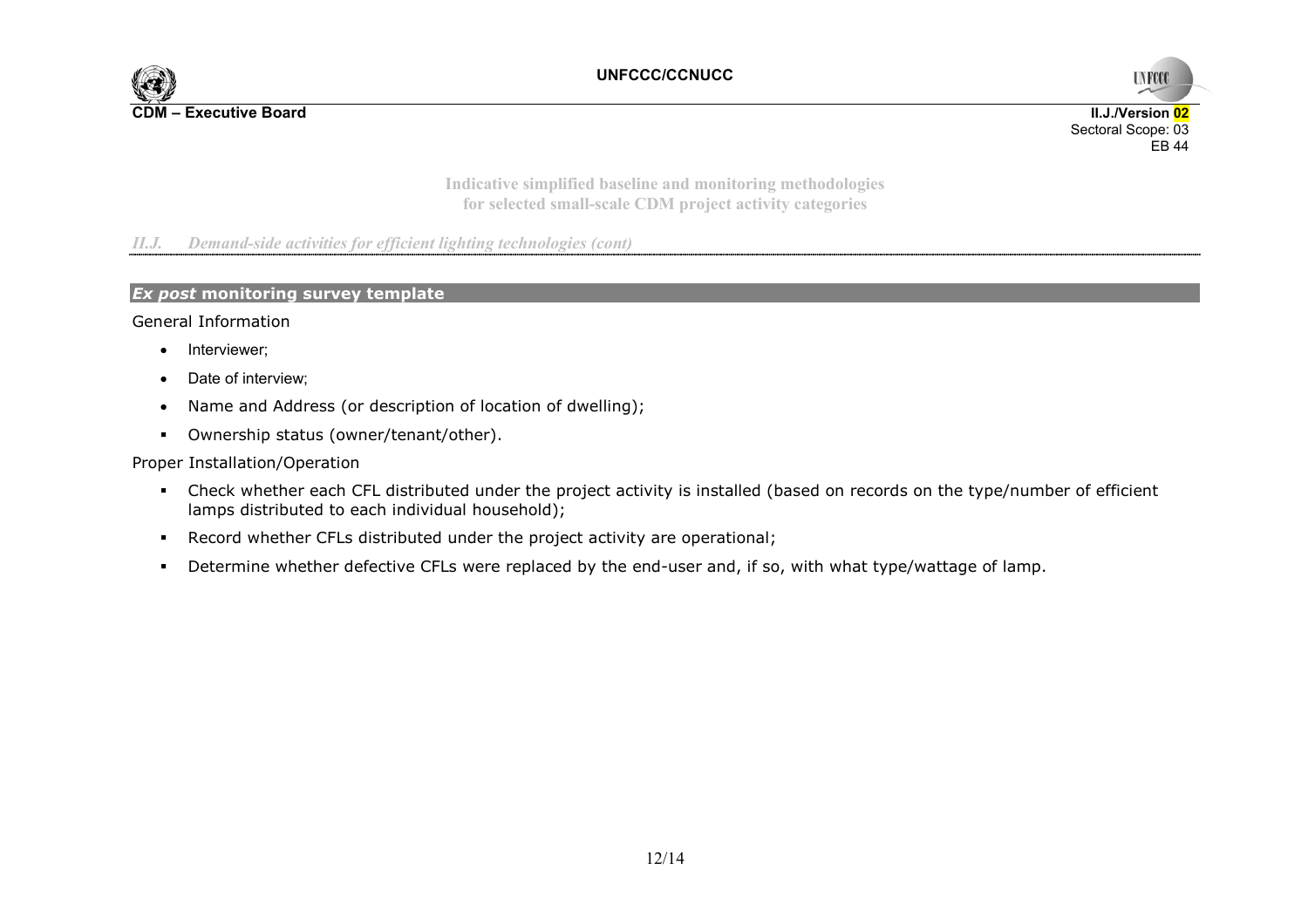



**Indicative simplified baseline and monitoring methodologies for selected small-scale CDM project activity categories** 

*II.J. Demand-side activities for efficient lighting technologies (cont)* 

| Lamp<br>ID | Installed/<br>operational? | Reasons for<br>failures | Replacement Lamp Type<br>Installed by Household* | Replacement<br>Lamp Wattage<br>Installed by<br>Household | Replacement<br>CFL Bulb<br>Installed at Time<br>of Survey? | Replacement<br>CFL Wattage |
|------------|----------------------------|-------------------------|--------------------------------------------------|----------------------------------------------------------|------------------------------------------------------------|----------------------------|
|            |                            |                         |                                                  |                                                          |                                                            |                            |
|            |                            |                         |                                                  |                                                          |                                                            |                            |
| 3          |                            |                         |                                                  |                                                          |                                                            |                            |
| 4          |                            |                         |                                                  |                                                          |                                                            |                            |
| 5          |                            |                         |                                                  |                                                          |                                                            |                            |
| 6          |                            |                         |                                                  |                                                          |                                                            |                            |

(Add rows to match number of efficient lamps distributed to each household under the CDM project activity)

• If other than efficient lamps, also ask why an efficient lamp like CFL was not used?

- - - - -